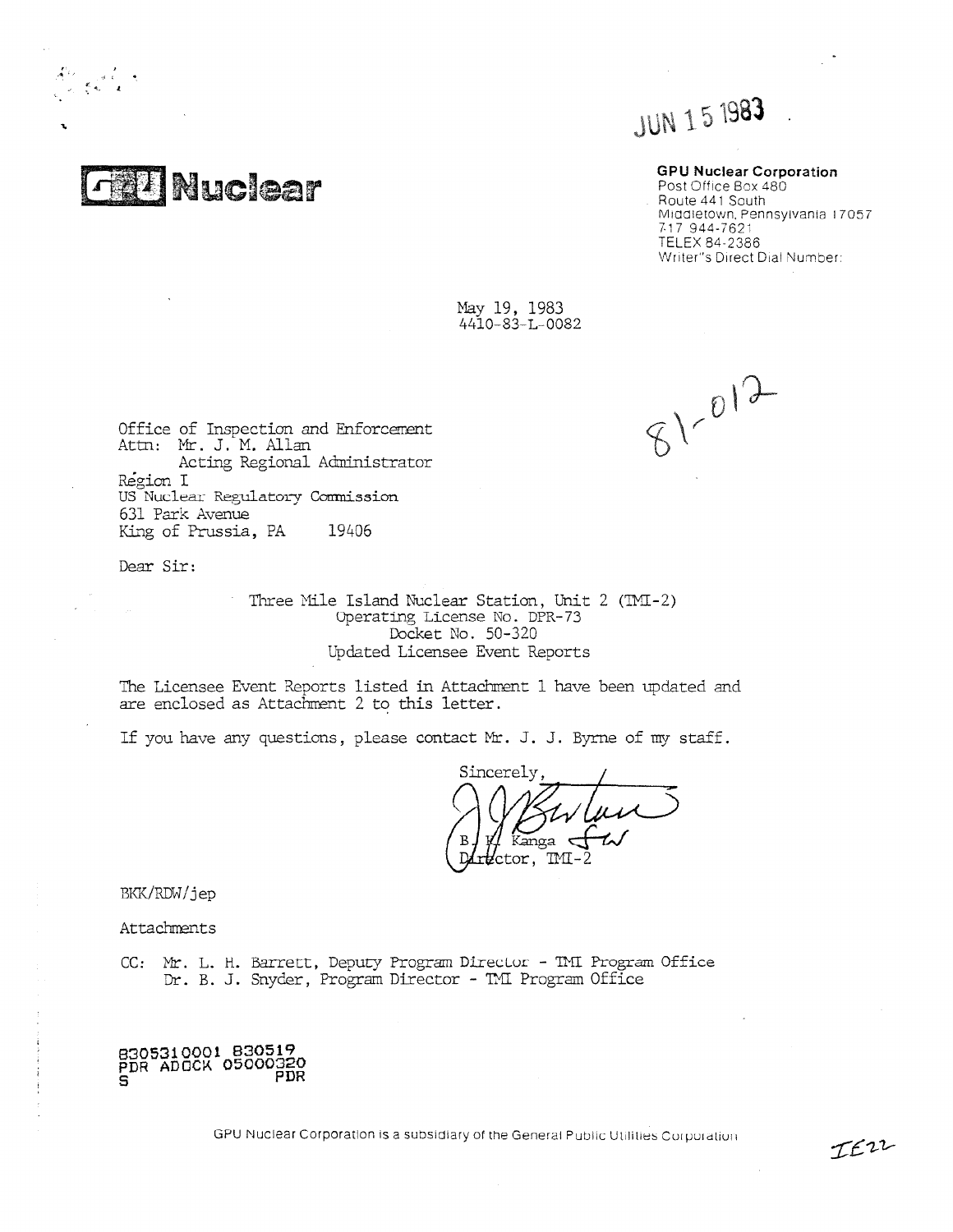$\frac{1}{2}$ 

 $\frac{1}{\sqrt{2}}$ 

|  | LIST OF UPDATED LICENSEE EVENT REPORTS |  |
|--|----------------------------------------|--|
|  |                                        |  |

 $\frac{1}{\sqrt{2}}\frac{1}{\sqrt{2}}\frac{1}{\sqrt{2}}\frac{1}{\sqrt{2}}\frac{1}{\sqrt{2}}\frac{1}{\sqrt{2}}\frac{1}{\sqrt{2}}\frac{1}{\sqrt{2}}\frac{1}{\sqrt{2}}\frac{1}{\sqrt{2}}\frac{1}{\sqrt{2}}\frac{1}{\sqrt{2}}\frac{1}{\sqrt{2}}\frac{1}{\sqrt{2}}\frac{1}{\sqrt{2}}\frac{1}{\sqrt{2}}\frac{1}{\sqrt{2}}\frac{1}{\sqrt{2}}\frac{1}{\sqrt{2}}\frac{1}{\sqrt{2}}\frac{1}{\sqrt{2}}\frac{1}{\sqrt{2}}$ 

 $\frac{1}{\pi}$  $\ddot{\phantom{a}}$ 

 $\gamma$ 

 $\mathbf{r}$ 

 $\mathcal{L}$ 

 $\mathcal{L}$ 

 $\Delta \sim 10^{11}$ 

| LER NO.    | LER NO.   |
|------------|-----------|
| $80 - 01$  | $81 - 12$ |
| $80 - 05$  | $81 - 20$ |
| $80 - 07$  | $81 - 22$ |
| $80 - 12$  | $81 - 23$ |
| $80 - 49$  | $81 - 32$ |
| $80 - 54$  | $81 - 34$ |
| $80 - 55$  | $81 - 35$ |
| $80 - 56$  | $81 - 36$ |
| $80 - 57$  | $81 - 38$ |
| $81 - 04*$ | $82 - 34$ |
| $81 - 08$  |           |
| 81-10      |           |

\* Event date on original Licensee Event Report was incorrect. Thisrevision corrects the event date.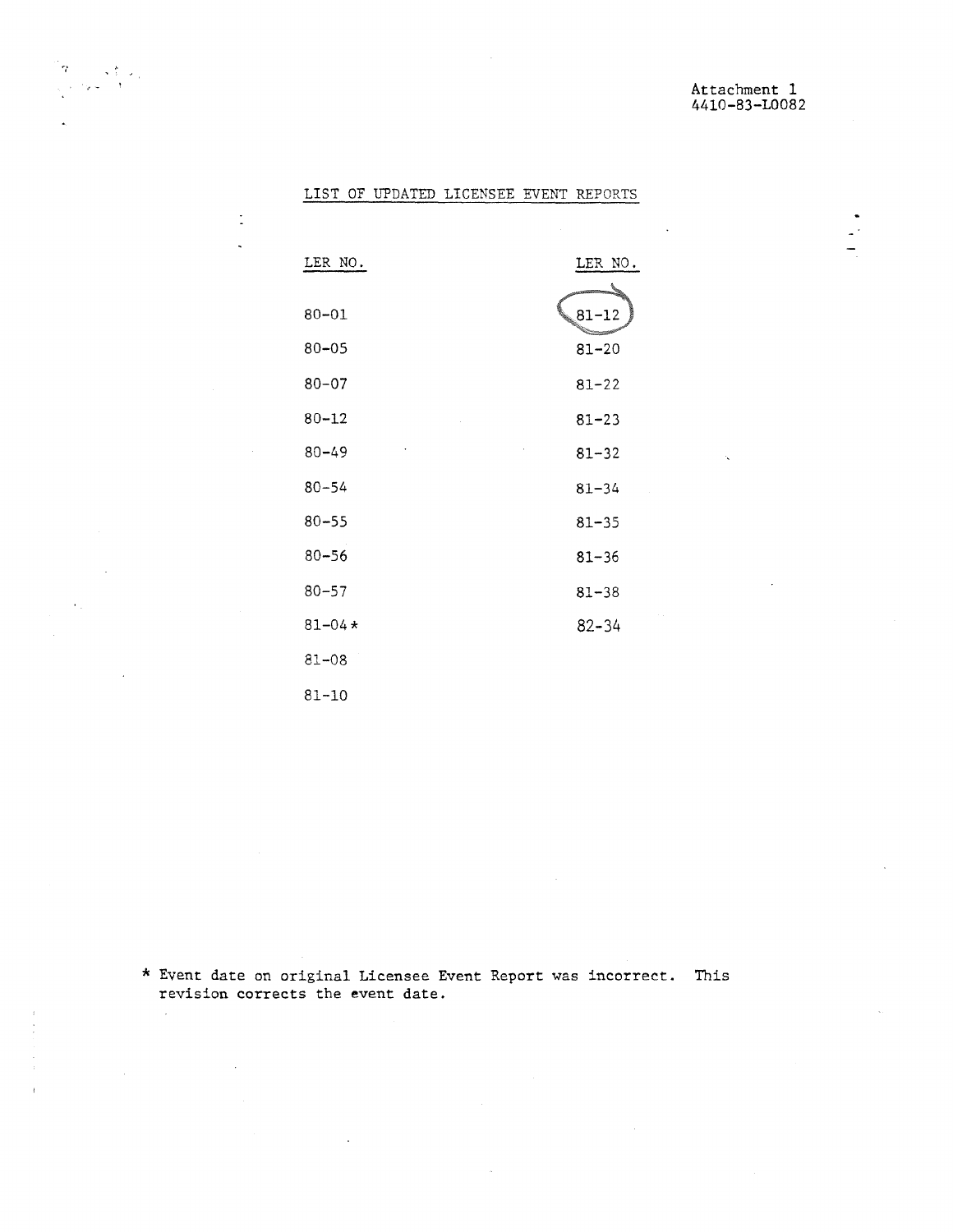. Attachment 2 Page 1 of 2

\_

### LICENSEE EVENT REPORT NARRATIVE REPORT TMI-II LER 81-012/03X-1 EVENT DATE  $-$  April 22, 1981

#### I. EXPLANATION OF OCCURRENCE

'

At 0842 hours on April 22nd, the "A" Emergency Diesel Generator, DF-X-1A, was started for follow-up testing from a previous failure to start. The generator started but failed to develop an output voltage. The problem was found to be a failed mechanical latching mechanism in the K-1 Relay. The failure of the latching mechanism prevented the voltage shutdown system from being reset properly which in turn prevented generator field flashing by maintaining a short circuit across the generator field. Without field flashing the genetator voltage could not be established.

This event is not a violation of Technical Specifications hut this report is submitted because the Action Statement of Tech. Specs. 3.8.1.1 was entered inadvertently.

### II. CAUSE OF THE OCCURRENCE

The cause of this event was the failed mechanical latch in the K-1 relay. There was a high resistance in the coil latching circuit due to pitting on the relay contacts. This high resistance would not allow sufficient current through the coil to energize the unlatching mechanism.

### III. CIRCUMSTANCES SURROUNDING THE OCCURRENCE

At the time of the occurrence, the Unit 2 facility was in a longterm cold shutdown state. The reactor decay heat was being removed via loss to ambient. Throughout the event there was no effect on the Reactor Coolant System or the core.

### IV. CORRECTIVE ACTIONS TAKEN OR TO BE TAKEN

#### **IMMEDIATE**

The mechanical latching mechanism was replaced then the diesel generator was tested by performing surveillance procedure 4303-M16A - Diesel Generator Operability Test. The "A" Diesel Generator was returned to service at 2050 hours on April 22nd.

### LONG TERM

Surveillance procedure 4603-R1 (Rev. 3 DTD 01/25/82) has inenrpnrated steps to inspect and burnish the relay contacts on a regular basis. An investigation by Plant Engineering determined that the failed mechanical latch was not a generic defect.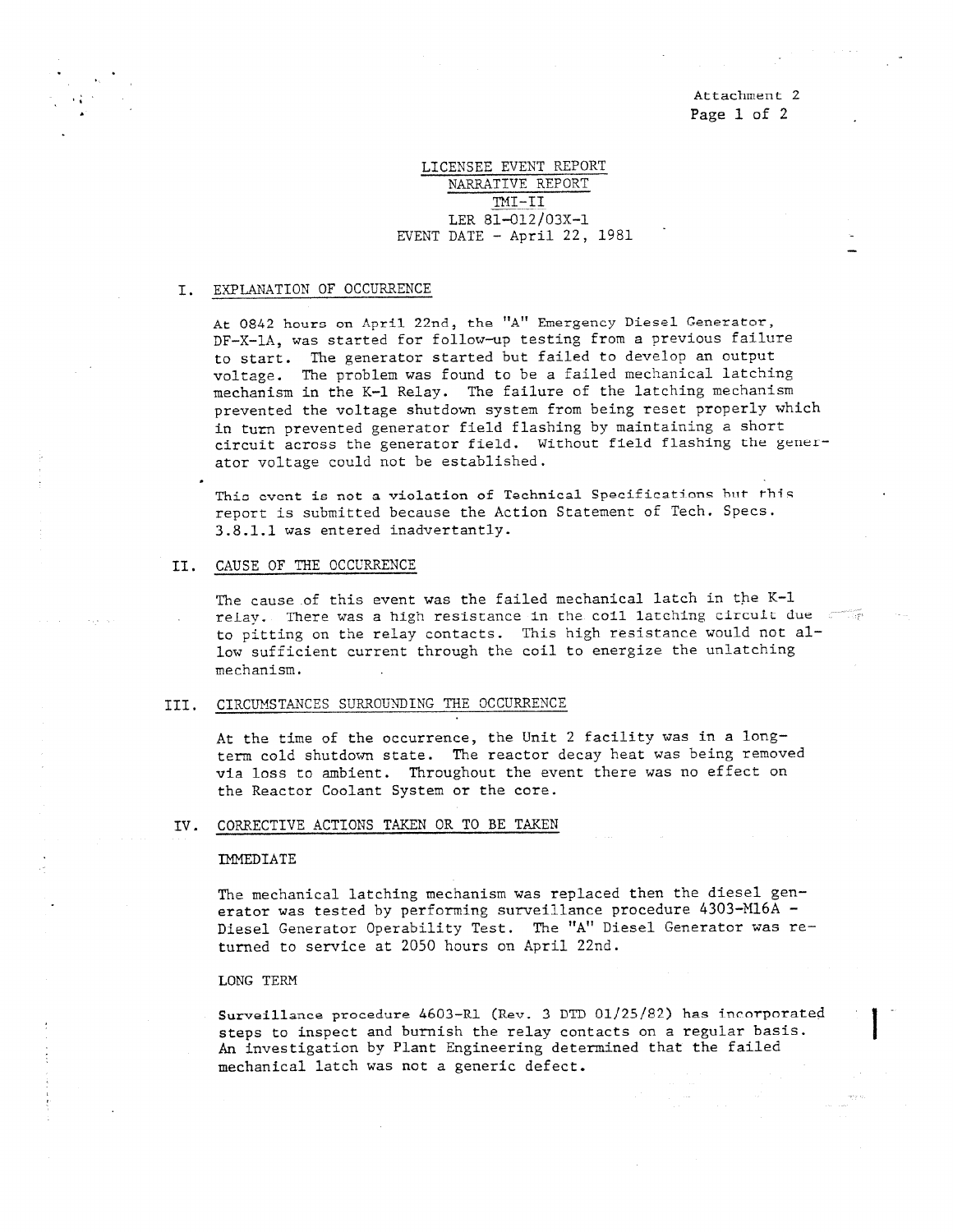$\ddot{\phantom{0}}$ 

## V. COMPONENT FAILURE DATA

á

The relay was a mechanical latching type relay, Model No. G23L12D, manufactured by Gould Control and Systems Division.